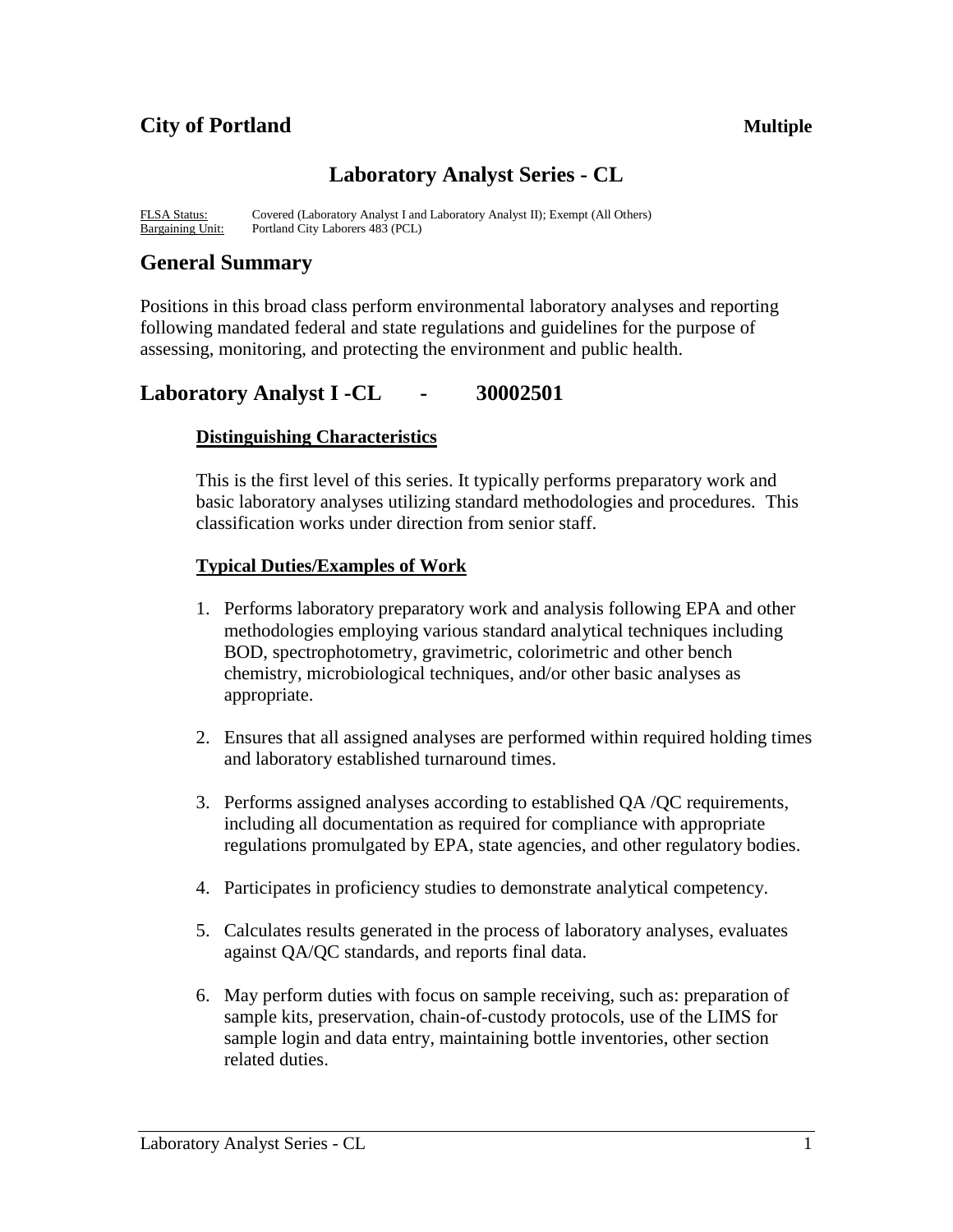- 7. Collects, preserves and transports field samples as assigned following appropriate chain of custody requirements.
- 8. May order and receive lab supplies, process payments according to City protocols, and maintain lab supply inventories and purchasing records.
- 9. May assist in preparatory work for more advanced procedures.
- 10. As a team member, participates in implementation of updated and new protocols and procedures.
- 11. Acquires new knowledge in the field by reading, attending seminars and workshops; participates in continuing education.
- 12. Performs related duties as assigned

#### **Required Knowledge, Skills and Abilities**

Knowledge of: standard laboratory and sample collection practices and methodologies; principles of inorganic chemistry, organic chemistry, environmental sciences, biology, mathematics, microbiology and/or other related scientific fields; laboratory safety techniques; standard computer programs and software used to perform data analyses; principles of laboratory ethics as applied to the production of valid analytical data.

Ability to: perform assigned laboratory analytical and production work and meet established QA/QC requirements; learn new laboratory techniques and procedures; evaluate and verify results obtained in the analytical process; work safely with hazardous substances; communicate effectively, orally and in writing; establish and maintain effective working relationships with co-workers; work constructively in a team.

Skill in: utilizing laboratory equipment and computers to conduct sample and data analysis; interpreting analytical data and evaluating results, sample collection.

#### **Special Requirements**

May require a valid state driver's license;

Typically requires course work in chemistry, environmental science, biology, microbiology, geology or a related field, and one to two years of analytical laboratory experience, or an equivalent.

## **Classification History:**

Adopted: 7-1-17: Class created as a result of DCTU/PCL Union split. This class is composed of the following class: Laboratory Analyst I - 30000241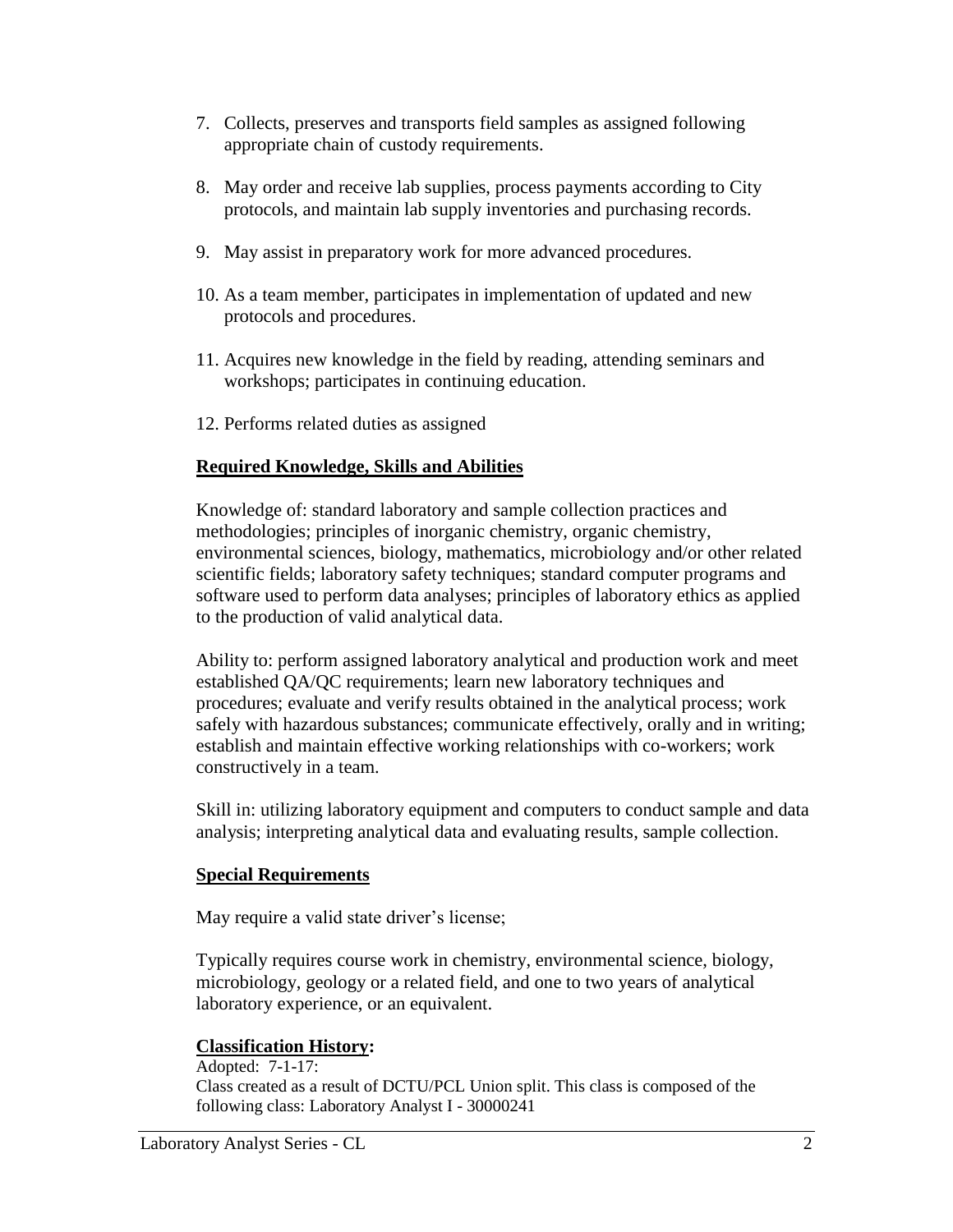## **Laboratory Analyst II - CL - 30001283**

#### **Distinguishing Characteristics**

The second level of this series typically performs laboratory analyses utilizing standard methodologies and procedures. It is distinguished from the Laboratory Analyst I by the greater complexity of laboratory tasks performed, including instrument-based analyses and responsibility for troubleshooting procedures and equipment. It requires the ability to exercise scientific judgment, the ability to use evaluative and troubleshooting skills, and the ability to work independently with limited direction.

#### **Typical Duties/Examples of Work**

- 1. Conducts laboratory preparatory work and chemical/instrumental analyses following EPA and other methodologies employing various analytical techniques including IC, AA, automated flow injection, COD and BOD analyses, spectrophotometry, gravimetric, colorimetric and other bench chemistry, and microbiological techniques and/or other analyses as appropriate.
- 2. May be assigned an area of responsibility such as Chemistry and/or Microbiology analyses including responsibility for meeting quality assurance criteria for that assigned area to comply with regulatory compliance requirements promulgated by agencies such as EPA, state agencies, and other regulatory and/or accrediting bodies. Performs required (e.g. monthly, quarterly and annual) QA/QC checks for assigned area.
- 3. Ensures that all assigned analyses are performed within required holding times and laboratory established turnaround times.
- 4. May perform preparatory work for advanced instrumental analysis, including ICP, ICP/MS, GC, and/or GC/MS.
- 5. Participates in proficiency studies to demonstrate analytical competency.
- 6. Performs assigned analyses according to established QA/QC requirements, including all documentation; verifies that analytical level quality control criteria are met; verifies accuracy and completeness of data; takes corrective action when needed; performs quality and maintenance checks on assigned lab instruments; updates and maintains Standard Operating Procedures. May serve as focal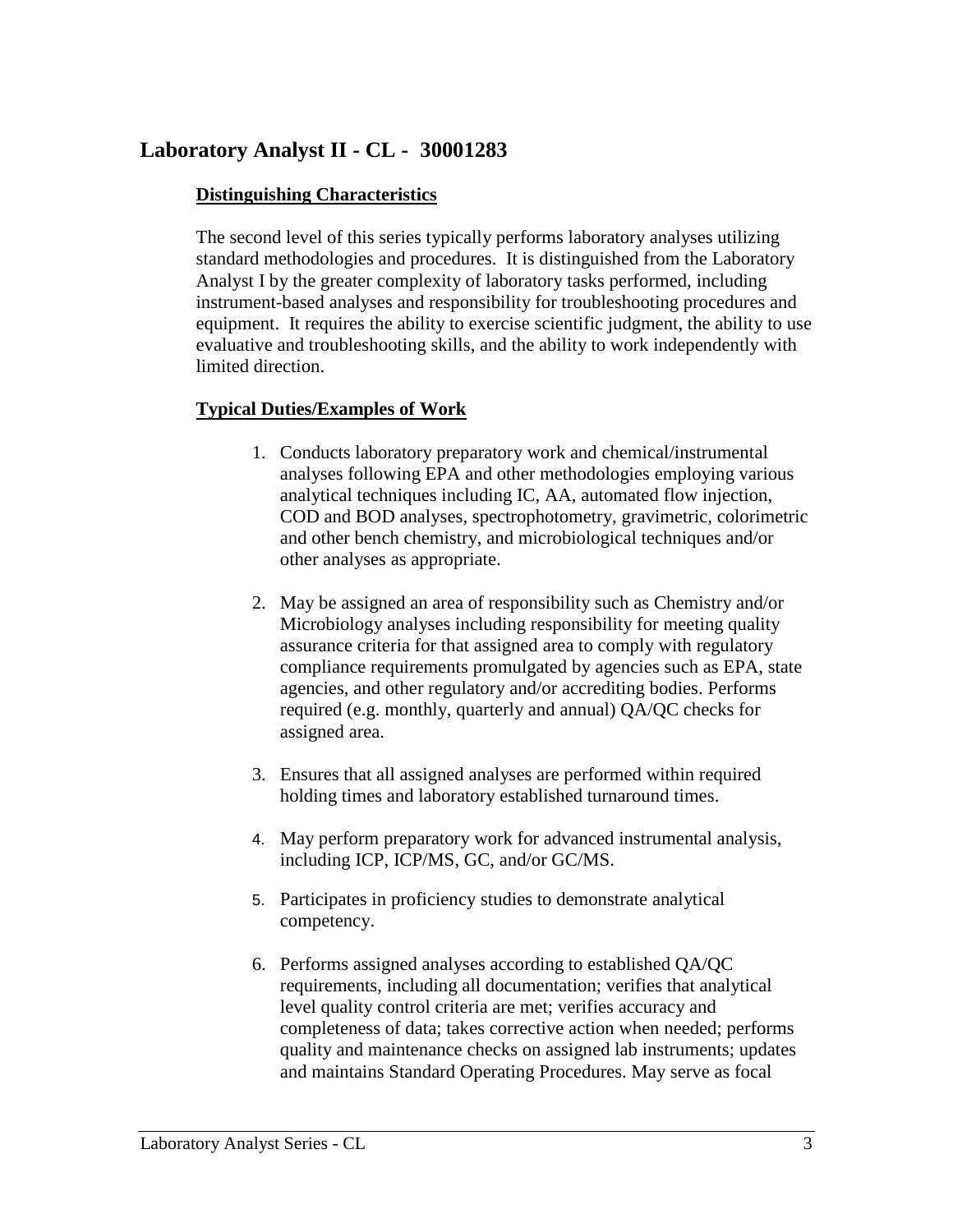point and technical consultant for assigned analytical-level QA/QC issues and activities.

- 7. May review analytical data produced by Lab Analysts, following established standards and requirements; evaluates data for integrity and validity of the results obtained in the analyses.
- 8. Maintains analytical equipment and instrumentation, performing dayto-day routine care and periodic maintenance, as well as investigating, correcting and documenting serious malfunctions and problems.
- 9. Investigates, adopts and incorporates new analytical and instrumental techniques and procedures, expanding a list of methods that could be performed in the laboratory, and/or improving limits of detection.
- 10. Trains analytical personnel engaged in preparatory and analytical work in designated specialization.
- 11. Collects, preserves and transports field samples as assigned following appropriate chain of custody requirements
- 12. As a team member, participates in implementation of updated and new protocols and procedures.
- 13. Researches and acquires new knowledge in the field by reading, attending seminars and workshops; participates in continuing education
- 14. Performs related duties as assigned.

#### **Required Knowledge, Skills and Abilities**

Knowledge of: laboratory methodology as applicable to chemical and microbiological analysis; principles of inorganic chemistry, organic chemistry, environmental sciences, biology, microbiology and/or other related scientific fields; good laboratory practices, including quality assurance and quality control; standard computer programs and software used to perform data analysis; mathematics; statistical analysis; laboratory and hazardous chemical safety techniques; operation and maintenance of laboratory instruments and equipment; principles of laboratory ethics as applied to the production of valid analytical data.

Ability to: perform laboratory analyses and produce high quality data; evaluate and verify results obtained in the analytical process; learn new laboratory techniques and procedures; work safely with hazardous substances; comply with technical procedures and policies; understand and use data acquisition/processing/reduction analytical software; diagnose and correct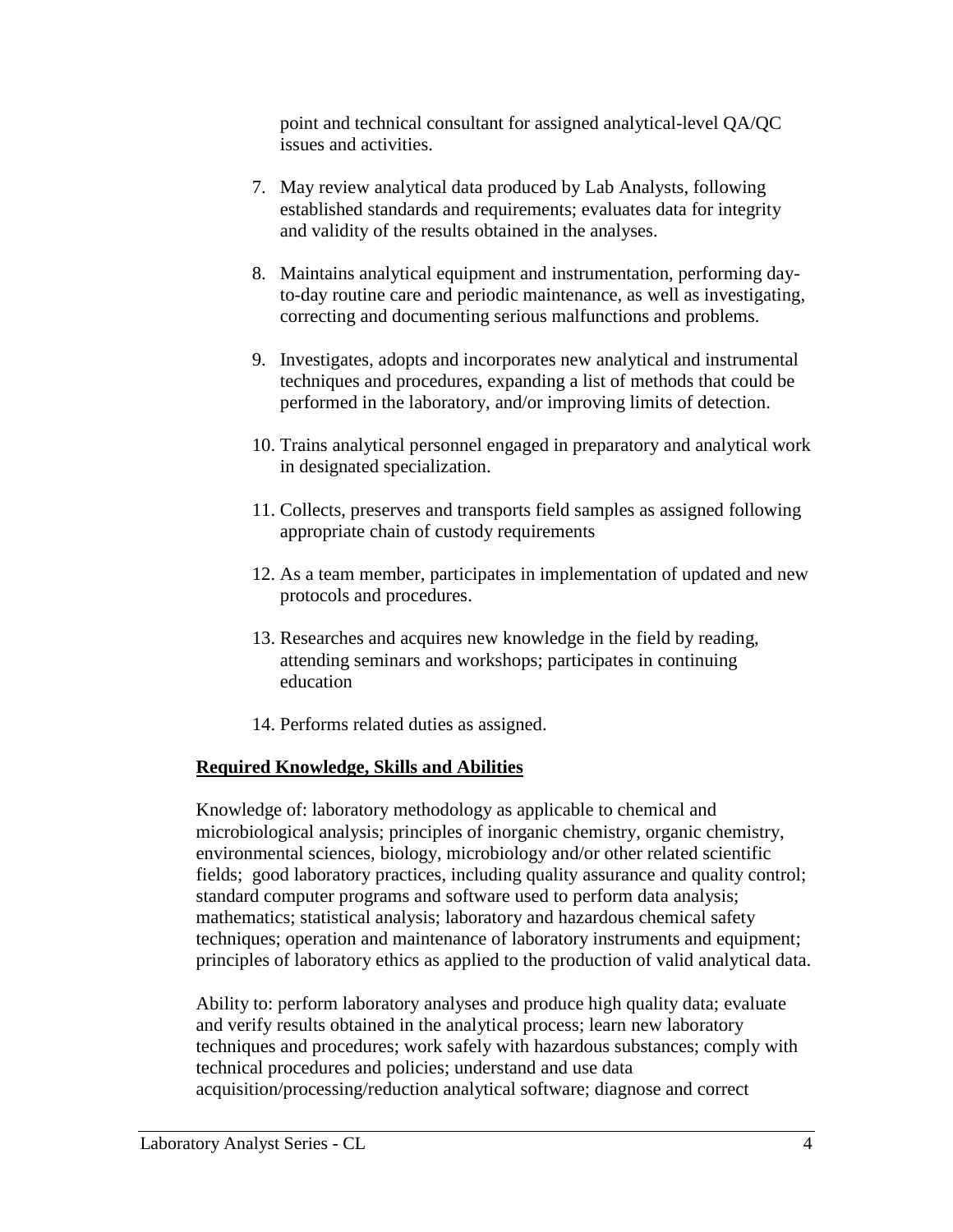problems with laboratory equipment and/ or procedures; work independently and in a group; establish and maintain effective working relationships with co-workers and managers, including representative outside groups and agencies.

Skill in: utilizing laboratory equipment and computers to conduct sample and data analysis; oral and written communication and communicating technical concepts; diagnosing and correcting problems with laboratory equipment, procedures and analytical processes; demonstrating techniques and providing training to others.

#### **Special Requirements**

May require a valid state driver's license.

Requires a degree in chemistry, environmental science, biology, microbiology, geology or a related field, and two to three years of analytical laboratory experience, or equivalent.

#### **Classification History:**

Adopted: 7-1-17: Class created as a result of DCTU/PCL Union split. This class is composed of the following class: Laboratory Analyst II - 30001283

# **Laboratory Analytical Specialist - CL - 30002506**

#### **Distinguishing Characteristics**

The advanced laboratory analytical level performs highly technical and advanced scientific and/or instrumental analysis procedures in a specialized area, utilizing both standard and non-routine methodologies and procedures. This classification conducts analyses that rely on advanced instrumentation and complex computer software, and develops and implements complex analytical techniques. It is distinguished from the Laboratory Analyst II by the independent and self-directed nature of the work and by its required advanced knowledge in areas of inorganic chemistry, organic chemistry, or microbiology. This classification may perform lead duties to lower level Laboratory Analysts.

## **Typical Duties/Examples of Work**

1. Performs advanced scientific and/or instrumental analyses exercising independent judgment in data interpretation and evaluation of compliance with regulatory requirements as promulgated by EPA, state agencies, and other regulatory bodies. Advanced-level analytical techniques could include: GC, GC/MS, LC, HPLC, ICP, ICP/MS, Microscopic, Microbiological and/or other analyses as appropriate.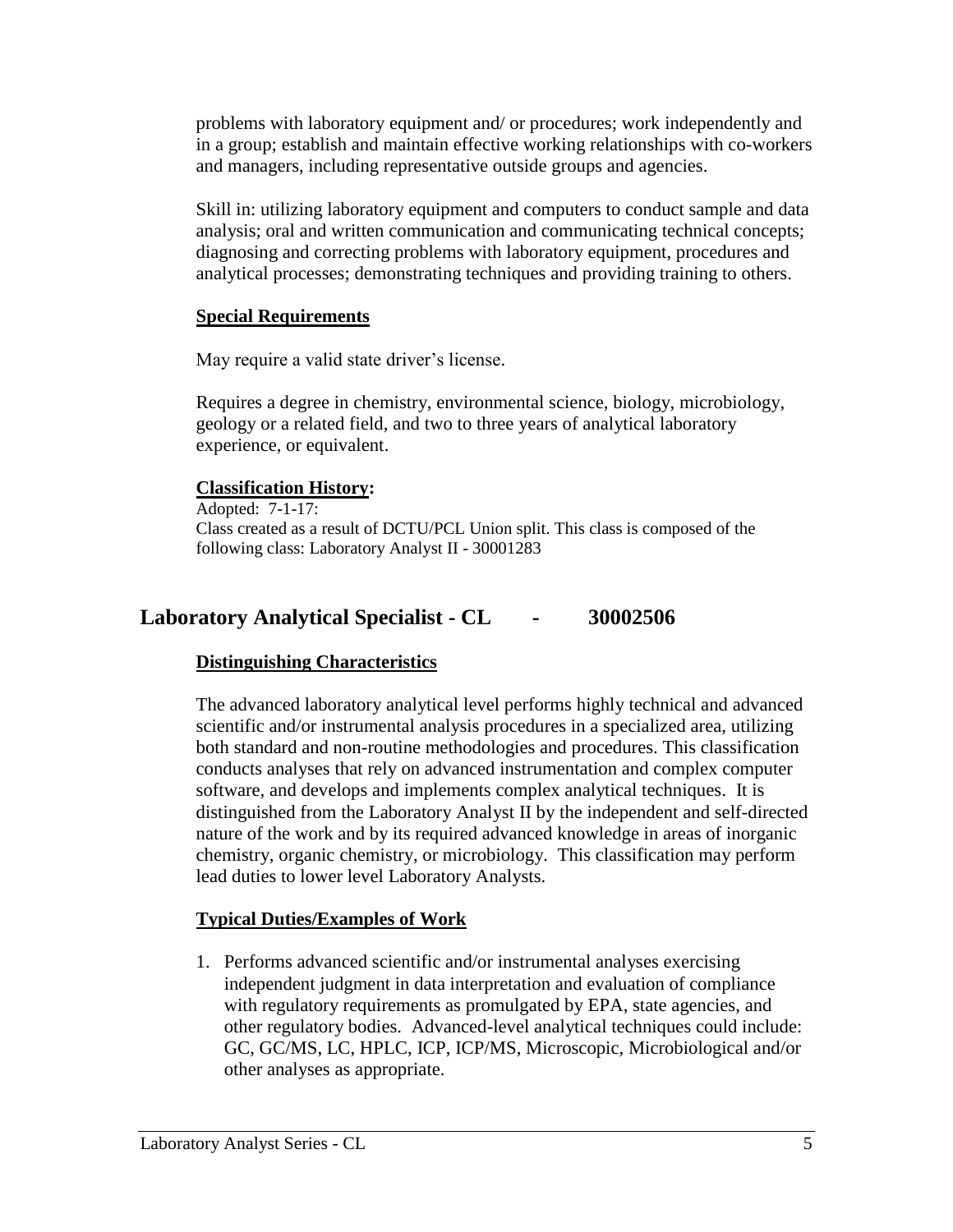- 2. Provides technical expertise to other bureau and City staff for all aspects of environmental analyses in a specialized area; where applicable, researches special environmental/analytical problems and writes reports of findings; participates in interdepartmental meetings on a range of specialized technical and/or scientific subjects as needed.
- 3. Participates in proficiency studies to demonstrate analytical competency, to examine and investigate problematic areas, and to research and develop improved preparatory and/or analytical techniques.
- 4. Develops, implements, and maintains appropriate QA/QC controls and procedures. Integrates technical knowledge of regulatory requirements and applicable standards into all laboratory practices and procedures in a specialized area. Manages special projects and assignments related to assigned specialized area. Serves as focal point and technical consultant for assigned analytical-level QA/QC issues and activities.
- 5. Gathers, evaluates, and interprets analytical and environmental data to determine regulatory compliance, ambient conditions, and process control trending.
- 6. Troubleshoots and maintains sophisticated analytical instrumentation, performing day-to-day routine care and more complex periodic maintenance, as well as investigating, correcting and documenting serious instrumental malfunctions and problems.
- 7. May review analytical data produced by other analysts and specialists, following established standards and requirements; evaluates data for integrity and validity of the results.
- 8. Develops, implements, and incorporates new analytical and instrumental techniques and procedures, expanding a list of methods that could be performed in the laboratory, and/or improving limits of detection; helps to extend laboratory's capabilities in order to accommodate for an increasing list of contaminants of interest and specialized customer requests. Serves as focal point for analytical accreditation by accrediting authorities where applicable.
- 9. Designs, develops, and maintains analytical data reports and/or databases; creates spreadsheets, word processing documents, and/or database forms and reports when needed for intermediate and final data processing.
- 10. Trains and/or leads analytical personnel engaged in preparatory and analytical work in designated specialization; serves as a reference and provides technical assistance to project managers and other personnel.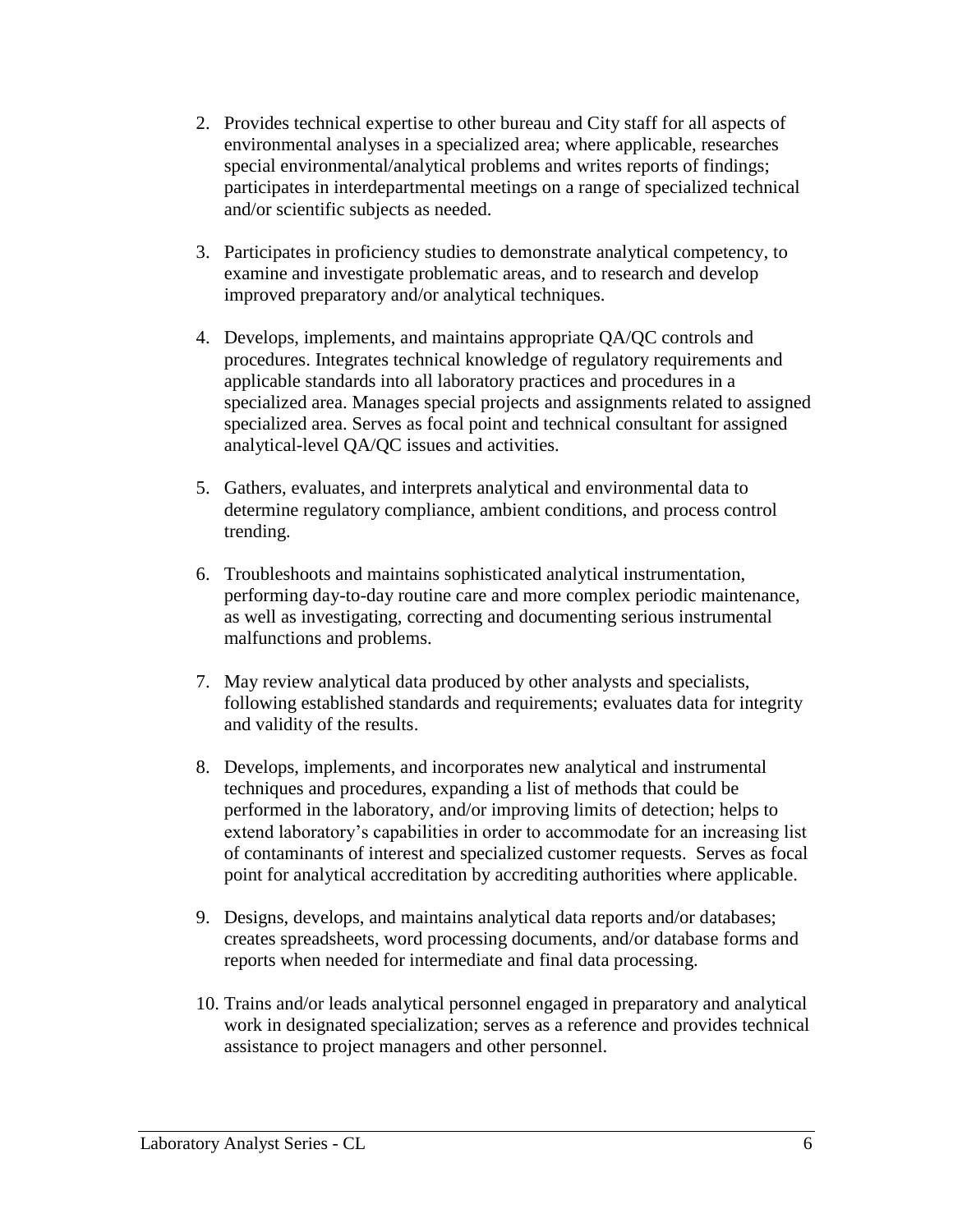- 11. Keeps up to date on the technological advancements in assigned specialize area, and advises laboratory management on adoption and implementation of these technologies; participates in purchasing decisions for upgrades and new equipment.
- 12. Contributes to development and implementation of short and long-range laboratory plans and objectives; participates in inter-departmental meetings on organizational, technical, and/or scientific subjects when assigned.
- 13. Researches and acquires new knowledge in the field by reading, attending seminars and workshops.
- 14. Performs related duties as assigned.

#### **Required Knowledge, Skills and Abilities**

Knowledge of: principles of scientific analysis and established laboratory methodology; inorganic chemistry, organic chemistry, environmental sciences, biology, mathematics, microbiology and/or other related scientific fields; laboratory and chemical principles, terminology, material, equipment, procedures, and techniques; statistical methods employed in data processing/reduction by analytical software; quality control and quality assurance techniques; regulatory requirements related to laboratory analysis; principles of laboratory ethics as applied to the production of valid analytical data.

Ability to: independently learn and develop new complex laboratory procedures; perform complex laboratory analyses and produce high quality data; verify or reject questionable output using alternative calculating techniques; work safely with hazardous substances; understand statistical models employed in data processing/reduction by analytical software; perform QA/QC activities objectively and without outside influence; establish and maintain effective working relationships with coworkers and managers, including representative outside groups and agencies; research environmental and analytical problems.

Skill in: using complex analytical techniques including GC, GC/MS, LC, HPLC, ICP, ICP/MS, Microscopic, Microbiological and/or other analyses as appropriate; advanced data processing and reporting using spreadsheets, databases, and specialized software; interpreting analytical data and evaluating results; troubleshooting analytical problems; utilizing laboratory equipment and computers to conduct sample and data analyses; oral and written communication and communicating technical concepts; diagnosing and correcting problems with laboratory equipment and/ or procedures; providing direction to staff engaged in the area of specialization, including assigning and reviewing work; demonstrating techniques and providing training to others.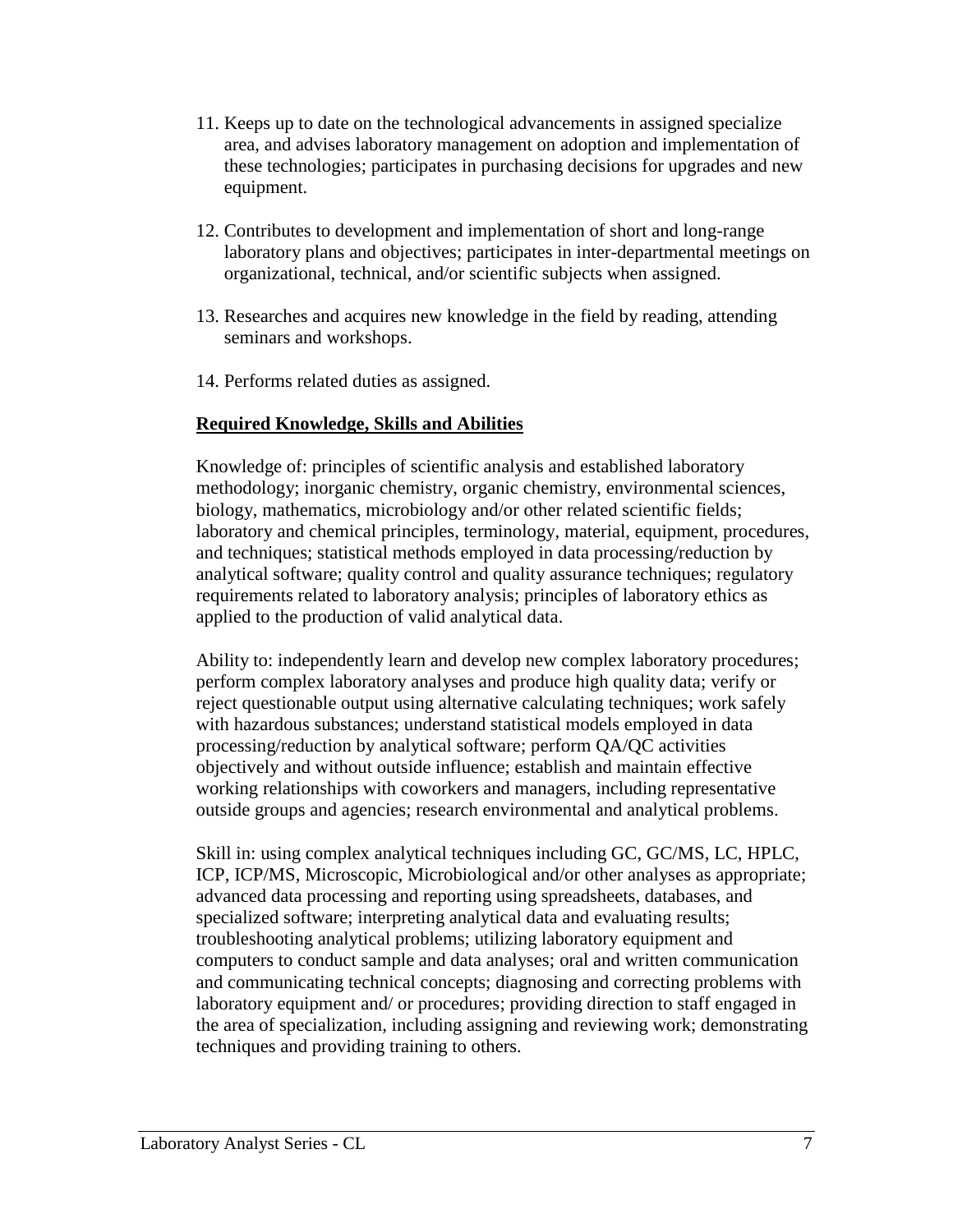#### **Special Requirements**

May require a valid state driver's license;

Requires a degree in chemistry, environmental science, biology, microbiology, geology or a related field, and three to five years of progressively responsible instrumental and/or scientific chemical analysis experience, or equivalent. .

#### **Classification History:**

Adopted: 7-1-17: Class created as a result of DCTU/PCL Union split. This class is composed of the following class: Laboratory Analytical Specialist - 30001284

# **Laboratory Coordinator - CL- 30002507**

#### **Distinguishing Characteristics**

This level in the series is responsible for development, implementation, and administration of a laboratory-wide program such as regulatory compliance, process control, quality assurance, coordination of work flow, and/or project coordination. Significant emphasis is placed on development and documentation of procedures and data, and it involves a high level of accountability and decision making responsibilities. The Laboratory Coordinator is distinguished from the Laboratory Analyst II and the Laboratory Analytical Specialist by its laboratorywide programmatic responsibilities and associated regulatory and/or accreditation requirements. This classification also requires interaction with personnel outside of the Bureau and City, and has the authority to evaluate analytical performance and direct the technical work of other laboratory personnel within the context of their program.

#### **Typical Duties/Examples of Work**

- 1. Serves as primary focal point for laboratory-wide program activities and associated regulatory and/or accreditation requirements. Responsible for oversight of laboratory-wide compliance with analytical process, documentation, data management, and/or QA program requirements within the laboratory.
- 2. Plans, establishes, implements, and monitors laboratory-wide data quality objectives to meet regulatory and program requirements; informs and instructs analytical personnel in regard to quality objectives.
- 3. Maintains a laboratory-wide documentation program including: raw and processed analytical data, paper and electronic archives, and related documentation to meet regulatory compliance and/or accreditation requirements; writes and/or reviews QA documents such as SOPs, Quality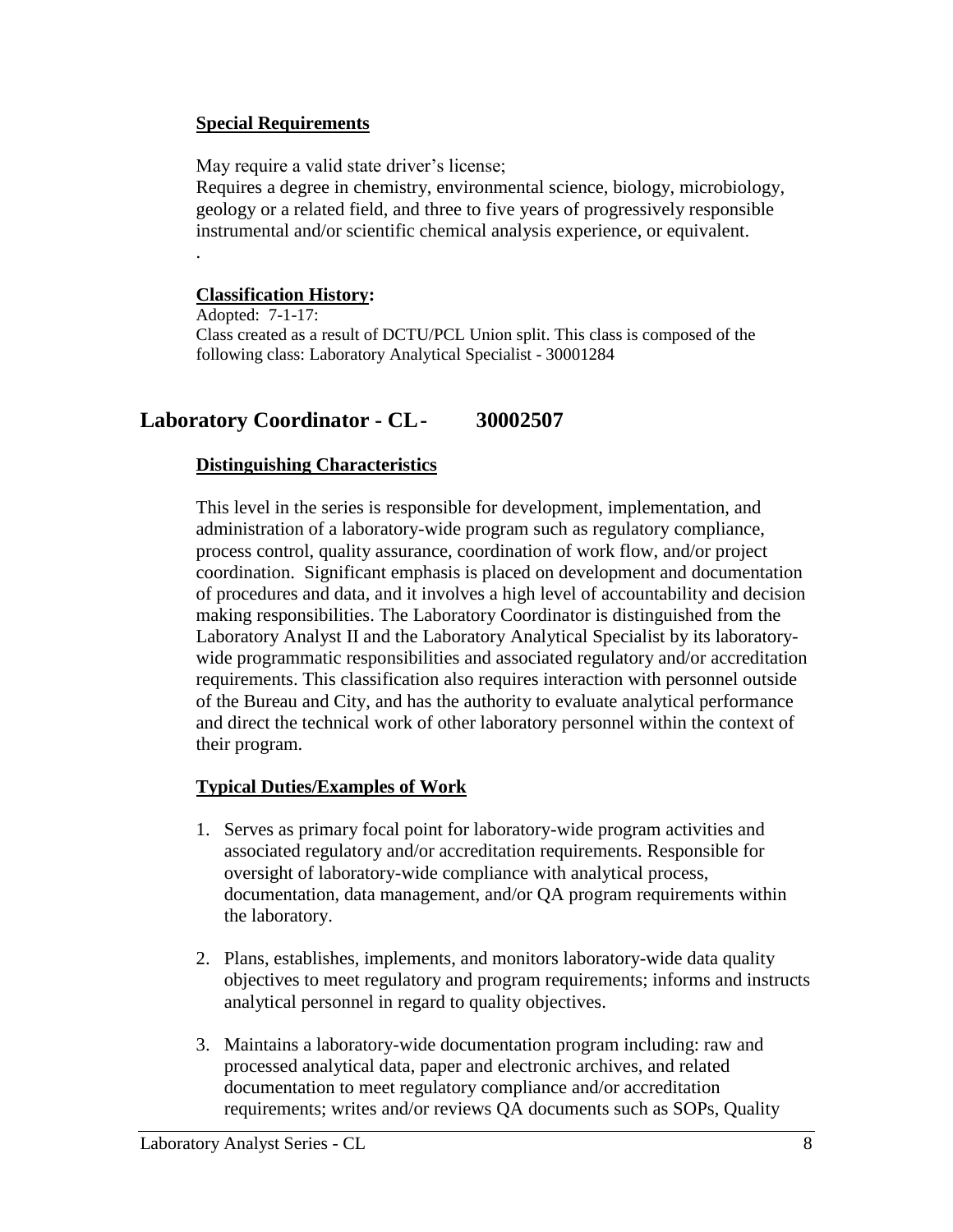Manual, Chemical Hygiene Plan, Chemical Inventory, and Code of Ethics; establishes and oversees control and archive procedures for QA documents.

- 4. Oversees and certifies training requirements including initial and ongoing Demonstration of Capability for laboratory staff; coordinates proficiency testing studies, both regulatory and internal; develops, monitors, and oversees corrective actions for analytical and QA non-conformances; conducts annual internal audits of laboratory processes and the quality systems.
- 5. Reviews analytical data for accuracy and QC compliance. Recommends and documents corrective actions and works with Lab Manager to determine appropriate corrective actions to change or improve procedures.
- 6. Coordinates and monitors day-to-day laboratory activities; establishes and tracks priorities within the laboratory; develops and implements laboratory analysts' daily work schedule; oversees regulatory compliance sampling for process control/ treatment plants.
- 7. Provides technical support to internal and external clients including other bureau work groups, other city bureaus, and regulatory agencies to maintain a service-oriented lab work environment that supports regulatory compliance requirements, and the lab's and bureau's missions.
- 8. Interprets and implements rules, regulations, laws, and policies promulgated by regulatory agencies such as EPA, OSHA, DEQ, and DHS as they pertain to accreditation programs, sampling and analytical protocols, reporting requirements, and other laboratory programs such as Good Laboratory Practices Standards (GLPS) and workplace safety regulations.
- 9. Assists bureau managers and staff in compliance obligations; coordinates the design, development, and implementation of internal procedures to govern the enforcement of compliance policy; coordinates responses to violations of standards; implements bureau information program to assure that managers and staff understand their compliance obligations through training sessions and other technical resources.
- 10. Conducts internal compliance audits, surveys, or reviews; reports to bureau managers and appropriate agencies their programs' compliance status with federal, state, and local regulatory requirements; maintains records of audits and compliance reports.
- 11. Oversees sample handling and custody procedures; ensures conformance with project sampling requirements; resolves non-conformances such as omissions and inconsistencies; makes decisions regarding sample validity; monitors analytical holding times.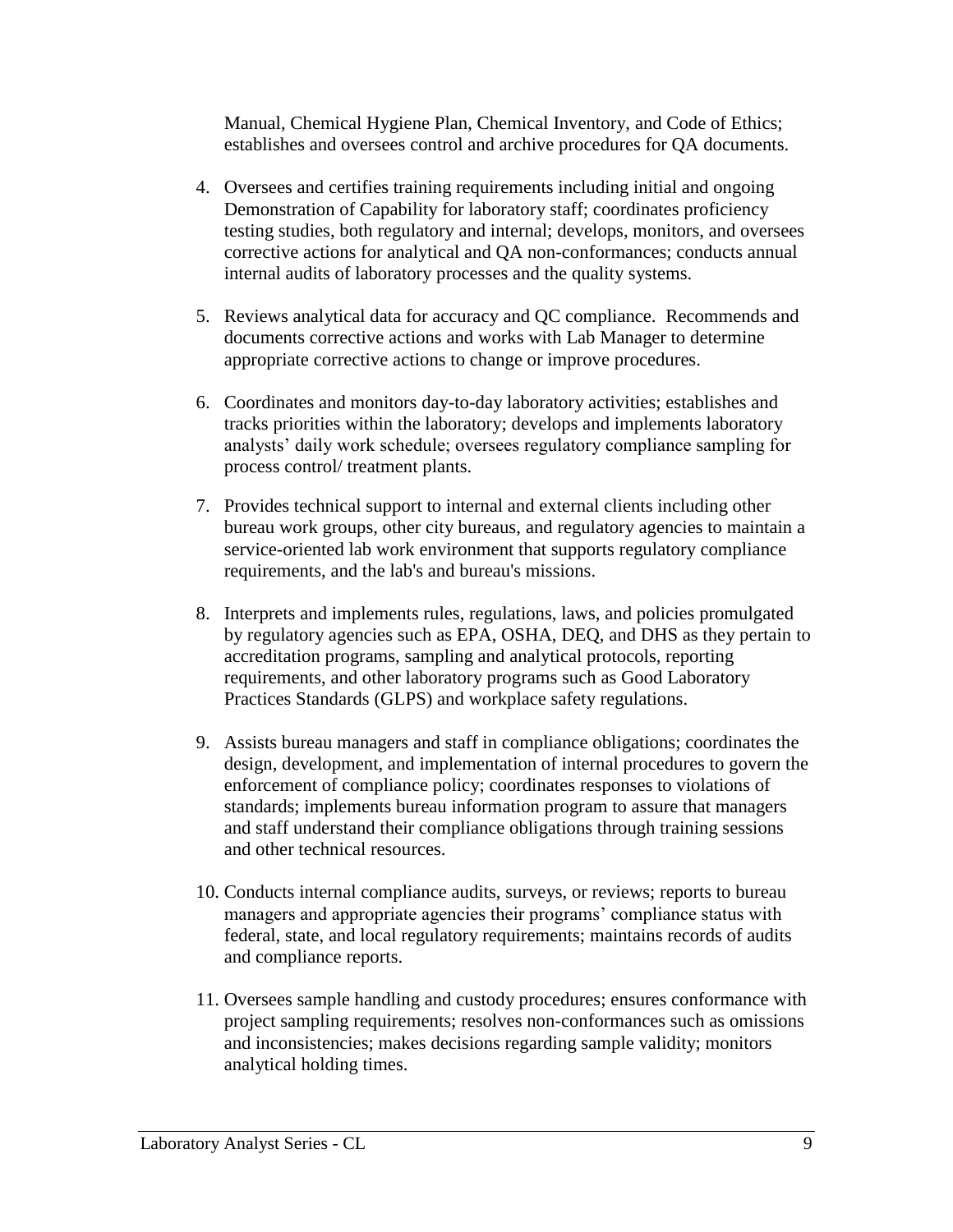- 12. May serve as project manager in the design, development, implementation, and maintenance of information systems and supporting computer hardware; participates in decisions regarding software applications related to laboratory information management; assists in database maintenance and quality control; maintains integrity of data in the LIMS via control of coding conventions and user privileges; creates various reports, charts, and other materials from electronically stored data.
- 13. Manages specialized projects within the laboratory; oversees new method development.
- 14. Serves as a technical resource to Bureau and City personnel; provides assistance for program development; monitors day-to-day laboratory performance in meeting project requirements.
- 15. Provides customer service for laboratory data users; validates sample results; generates and distributes analytical reports; responds to questions and investigates customers' technical concerns.
- 16. Administers contracts for professional services as assigned, including completion of project objectives and adherence to technical, quality assurance, and administrative requirements.
- 17. Performs related duties as assigned.

#### **Required Knowledge, Skills and Abilities**

Knowledge of: inorganic chemistry, organic chemistry, environmental sciences, biology, mathematics, microbiology and/or other related scientific fields; theory, principles and procedures of quality assurance and quality control for laboratory procedures and analyses; flow of work in an environmental lab including sample collection, receiving, documentation, preparation and analysis; federal and state regulations related to environmental monitoring and clean-up, and/or drinking water programs; analytical principles, terminology, material, equipment, procedures, and techniques; laboratory accreditation standards and programs; standard computer programs and software used to perform data analyses; techniques required for laboratory safety and the proper handling of hazardous materials; principles of laboratory ethics as applied to the production of valid analytical data.

Ability to: manage internal projects with laboratory-wide perspective; design appropriate analytical programs for regulatory directives; design, implement and monitor technical procedures and policies; write QA program and project plans and standard operating procedures; perform QA/QC activities objectively; perform technical and systems audits; interpret and evaluate analytical data; train